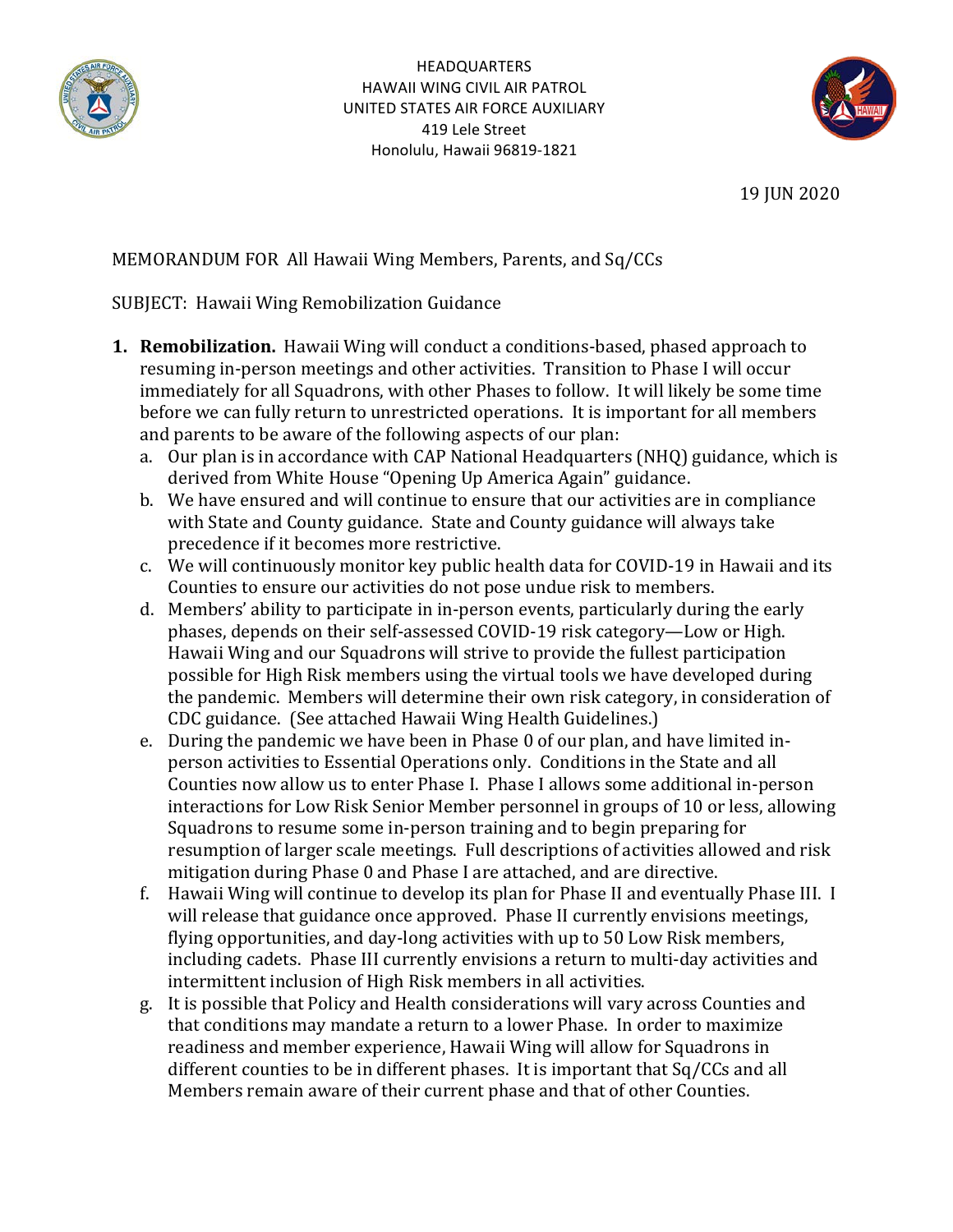# 2. **All Members.**

- a. Conduct a self-assessment of your COVID-19 risk category (Low or High), in accordance with CDC guidelines and in consideration of others with whom you live or have daily contact. The attached "Hawaii Wing Health Guidelines" includes a summary of CDC guidance. **When asked**, notify your Sq/CC of your risk category. Hawaii Wing will not question your self assessment and will strive to provide maximum participation in for High Risk members via virtual means throughout all phases.
- b. Maintain awareness of which Phase your Squadron/County is in. If planning to attend a CAP event or mission that is in another County, verify that your participation is allowed and appropriate.

# **3. Squadron Commanders.**

- a. Follow attached Hawaii Wing guidance for all phases. Acknowledge Wing notifications on Wing Phase transitions for ALL Counties and immediately transmit that notification to squadron members and parents. Squadrons will follow Wing's Phase guidance for meetings and activities in their county and other counties to which they may travel. Members will conduct a risk assessment and receive Wing/CC approval prior to travel on CAP to a location in a different Phase, other than on Essential Missions (see Phase 0 guidance for Essential Missions).
- b. Communicate with members and parents of cadets to reinforce themes in this memo and address any questions. Relay questions that cannot be answered at the squadron level to HIWG/CV-S (Lt Col Rapp).
- c. Wing Headquarters Building is available for all Squadrons, particularly those on Oahu, to use for meetings, training, and other activities. The HQs building is larger than most squadron facilities, contains multiple rooms, and may provide options to spread out attendees to meet social distancing and maximum group-size requirements.
- d. Squadrons will continue to provide maximum opportunity for high-risk personnel to participate in CAP activities virtually during all phases.
- e. Conduct Safety and Risk Assessments. Unit Safety officers will:
	- $\circ$  Review existing and new CAPFs 160, 160S, and 160HL to be sure COVID-19 risks are considered and mitigated. See CAP NHQ's COVID-19 Risk Management site: https://www.gocivilairpatrol.com/members/cap-national-hq/safety/covidrm. Squadrons are not required to conduct a Risk Assessment simply to resume normal meetings.
	- $\circ$  Emphasize continued use of face coverings, gloves, and hand sanitizer, as well as social distancing, hand washing and surface cleaning/disinfection. See attached Hawaii Wing Guidance for Phase 0 and Phase I, as well as the Hawaii Wing Health Guidelines.
- f. Develop and maintain procedures and kits for disinfecting assigned facilities, vehicles, and aircraft.
- **4.** Back to Business--Safely! We all want to resume the full extent of the various CAP activities we enjoyed prior to this pandemic, and back to fully preparing to serve our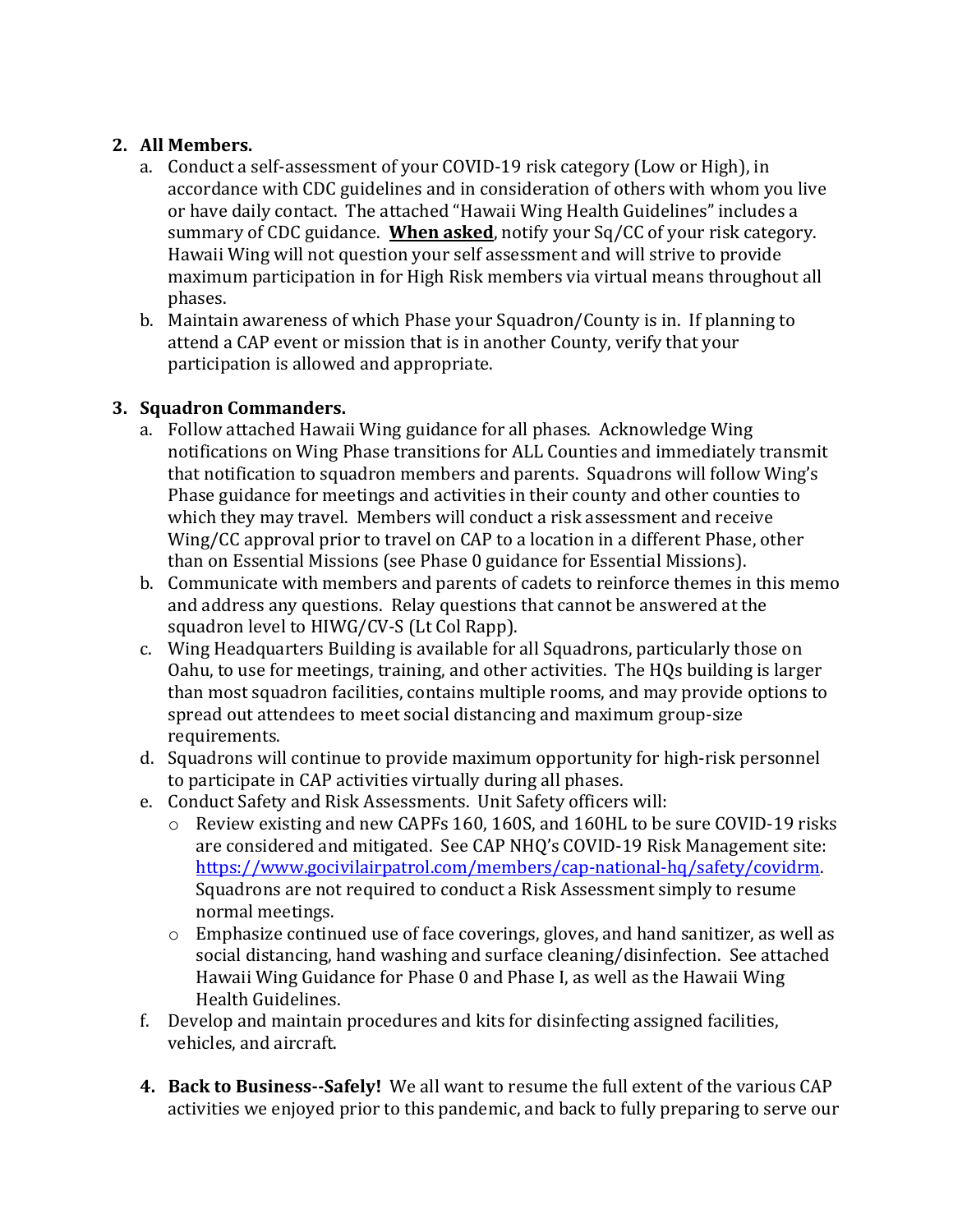community in an emergency. If we all stick to the plan that our team has developed and follow the common sense risk mitigation measures, we should be able to get there as safely and expeditiously as possible, while protecting our most valuable resource—our members. Your Wing has big plans to advance our activities on all fronts...from Encampment to a Wing Conference to expanding flight activities. I have great respect for each and every one of you, and look forward to seeing you in person as soon as conditions allow.

Chantal Lonergan

CHANTAL LONERGAN, Colonel, USAF Auxiliary Commander, Hawaii Wing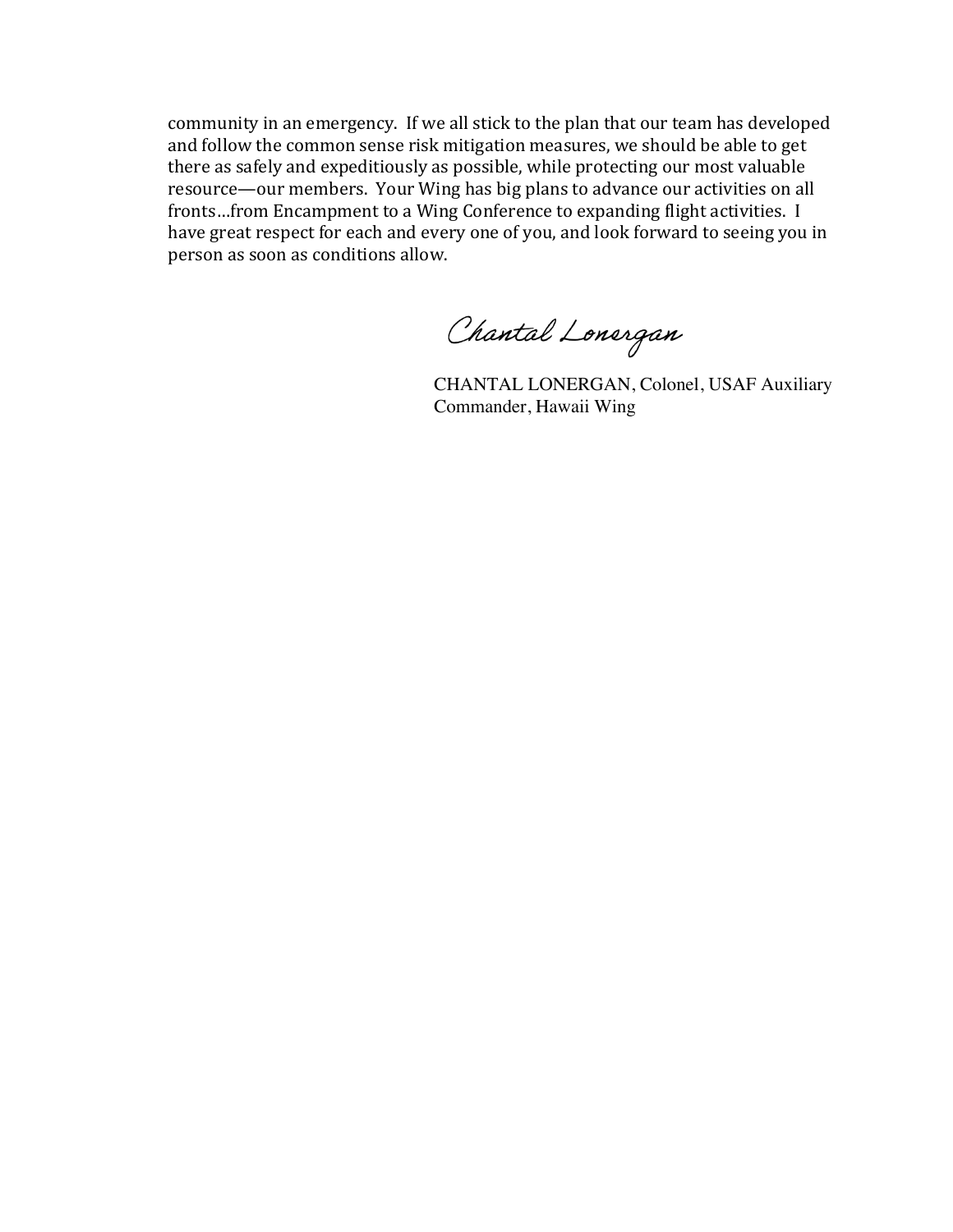## **Hawaii Wing Phase 0 Guidance (15 Jun 2020)**

## **\*This document is directive for all Hawaii Wing squadrons in COVID-19 Phase 0.**

#### **STANDARD: Essential Missions Only**

 Self-Identified Low-Risk Senior Members perform essential missions with minimal staffing, social distancing, hygiene and wearing of cloth face coverings.

#### **Meetings, Cadet Programs, Aerospace Education, Professional Development, and Other Training**

- Conducted Virtually. Waivers in place for physical testing, drill testing, achievement testing, and other aspects of Cadet Programs.
- Exception: In-person Emergency Services training allowed if needed to prepare for specific essential missions.

#### **Emergency Services and Aviation**

- DoD Flights, Ground and Air SAR/UDF Missions: minimum numbers of low-risk senior members
- Aircraft Maintenance movements and weekly engine run flights: Solo or members from same household

#### **COVID-19 Risk Mitigation:**

- **In person events:** only when mission essential; hygiene education; hand sanitizer available; routine hand washing breaks; daily cleaning of workspaces; wearing of cloth face coverings; maintain 6' physical separation, including placing seats 6 feet apart; temperature checks; and asking members if they feel well before entering a facility or mission.
- **Aviation:** Face masks (when more than one member from different household), aviation gloves, and disinfection between sorties. See Hawaii Wing Phase I Health Guidelines for more detail. Units will develop specific procedures and maintain disinfection kits.
- **Vehicles:** Face masks (when more than one member from different household) and daily disinfection before and after use. Units will develop specific procedures and maintain disinfection kits.
- **See Hawaii Wing Phase I Health Guidelines for more detail.**

**Member Risk assessment:** Members will determine their COVID Risk Category (Low or High) for themselves and should notify their  $Sq/CC$  of their assessment when asked. Members should use  $CDC$ guidelines to make this assessment and consider a "High" assessment if they live with or have daily contact with High risk personnel. CAP will not question a member's self assessment, even if it appears to differ from CDC guidelines. See Hawaii Wing Health Guidelines for a summary.